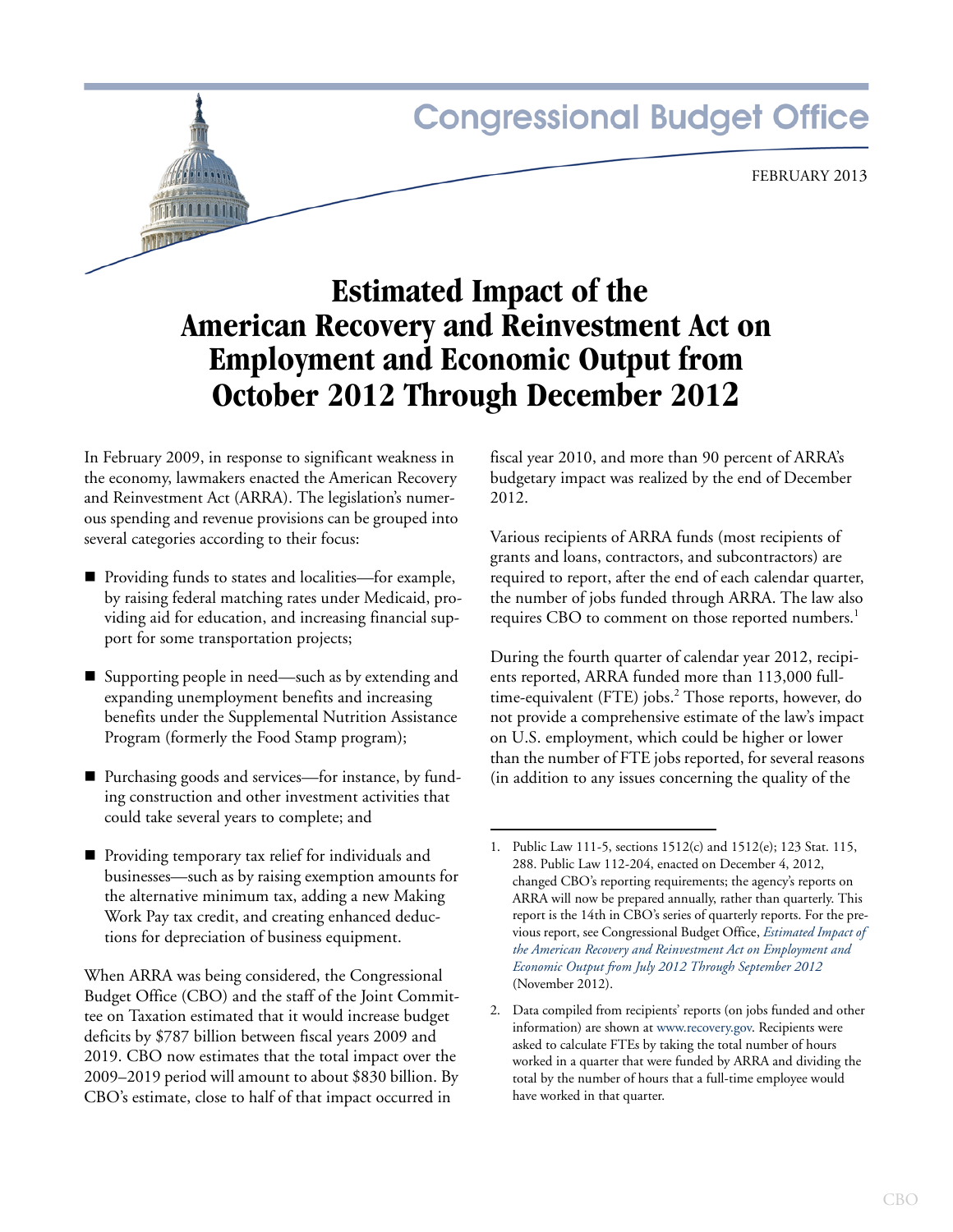reports' data).<sup>3</sup> First, some of the jobs included in the reports might have existed even without the stimulus package, with employees working on the same activities or other activities. Second, the reports cover employers that received ARRA funding directly and those employers' immediate subcontractors (the so-called primary and secondary recipients of ARRA funding) but not lower-level subcontractors. Third, the reports do not attempt to measure the number of jobs that were created or retained indirectly as a result of recipients' increased income, and the increased income of their employees, which could boost demand for other products and services as they spent their paychecks. Fourth, the recipients' reports cover only certain ARRA appropriations, which encompass about one-fifth of the total either spent by the government or conveyed through tax reductions in ARRA; the reports do not measure the effects of other provisions of the stimulus package, such as tax cuts and transfer payments (including unemployment insurance payments) to individual people.

Estimating the law's overall effects on employment requires a more comprehensive analysis than can be achieved by using the recipients' reports. Therefore, looking at recorded spending to date along with estimates of the other effects of ARRA on spending and revenues, CBO has estimated the law's impact on employment and economic output using evidence about the effects of previous similar policies and drawing on various mathematical models that represent the workings of the economy.<sup>4</sup> On that basis, and as summarized in [Table 1](#page-2-0), CBO estimates that ARRA's policies had the following effects in the fourth quarter of calendar year 2012 compared with what would have occurred otherwise:

- They raised real (inflation-adjusted) gross domestic product (GDP) by between 0.1 percent and 0.6 percent,
- They lowered the unemployment rate by between 0.1 percentage points and 0.4 percentage points,
- They increased the number of people employed by between 0.1 million and 0.8 million, and
- They increased the number of full-time-equivalent jobs by 0.1 million to 0.8 million.

The effects of ARRA on output peaked in the first half of 2010 and have since diminished, CBO estimates. The effects of ARRA on employment are estimated to lag slightly behind the effects on output; CBO estimates that the employment effects began to wane at the end of 2010 and continued to do so through the fourth quarter of 2012. Still, CBO estimates that, compared with what would have occurred otherwise, ARRA raised real GDP in 2012 by between 0.1 percent and 0.8 percent and increased the number of people employed in 2012 by between 0.2 million and 1.1 million.

Although CBO has examined data on output and employment during the period since ARRA's enactment, those data are not as helpful in determining ARRA's economic effects as might be supposed because isolating the effects would require knowing what path the economy would have taken in the absence of the law. Because that path cannot be observed, the new data add only limited information about ARRA's impact.

## **Measuring ARRA's Impact Using Recipients' Reports**

ARRA requires primary and secondary recipients of more than \$25,000 from appropriations made under the law to report a variety of information each calendar quarter. That group includes most grant and loan recipients, contractors, and subcontractors, but it excludes individual people. The information to be submitted includes the amount of funding received and spent; the name, description, and completion status of the project or activity funded; the number of jobs funded; and, for investments in infrastructure, the purpose and cost of the investment. Recipients who filed fourth-quarter reports

<sup>3.</sup> For a discussion of data quality, see Government Accountability Office, *Recovery Act: Opportunities to Improve Management and Strengthen Accountability over States' and Localities' Uses of Funds,* GAO-10-999 (September 2010), [www.gao.gov/new.items/](http://www.gao.gov/new.items/d10999.pdf) [d10999.pdf](http://www.gao.gov/new.items/d10999.pdf).

<sup>4.</sup> For a more detailed discussion of CBO's approach to analyzing the short-term effects of fiscal policy, see Felix Reichling and Charles Whalen, *[Assessing the Short-Term Effects on Output of Changes in](http://www.cbo.gov/publication/43278)  [Federal Fiscal Policies,](http://www.cbo.gov/publication/43278)* Congressional Budget Office Working Paper 2012-08 (May 2012).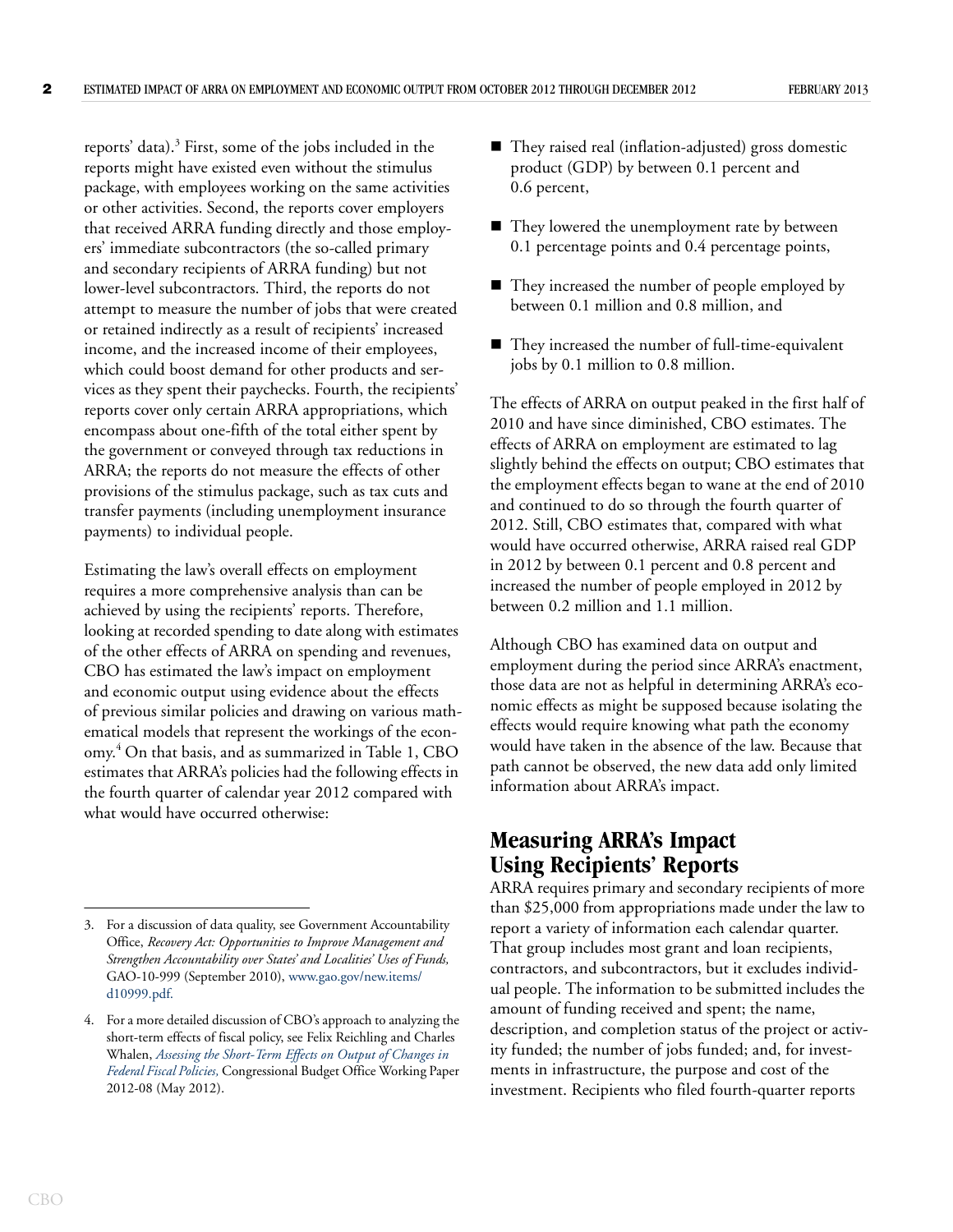#### <span id="page-2-0"></span>**Table 1.**

### **Estimated Macroeconomic Impact of the American Recovery and Reinvestment Act, 2009 to 2013**

|                | <b>Change Attributable to ARRA</b>                     |             |                                                 |                 |                                                 |             |                                                                         |          |  |  |
|----------------|--------------------------------------------------------|-------------|-------------------------------------------------|-----------------|-------------------------------------------------|-------------|-------------------------------------------------------------------------|----------|--|--|
|                | <b>Real Gross Domestic</b><br><b>Product (Percent)</b> |             | <b>Unemployment Rate</b><br>(Percentage points) |                 | <b>Employment Years</b><br>(Millions of people) |             | Full-Time-Equivalent<br><b>Employment Years (Millions)</b> <sup>a</sup> |          |  |  |
|                |                                                        |             |                                                 |                 |                                                 |             |                                                                         |          |  |  |
|                | Low                                                    | <b>High</b> | Low                                             | <b>High</b>     | Low                                             | <b>High</b> | Low                                                                     | High     |  |  |
|                | Estimate                                               | Estimate    | Estimate                                        | <b>Estimate</b> | <b>Estimate</b>                                 | Estimate    | <b>Estimate</b>                                                         | Estimate |  |  |
|                |                                                        |             |                                                 |                 | <b>Calendar Year Quarters</b>                   |             |                                                                         |          |  |  |
| 2009           |                                                        |             |                                                 |                 |                                                 |             |                                                                         |          |  |  |
| Ql             | $\star$                                                | 0.1         | $\star$                                         | $\star$         | $\star$                                         | $\star$     | $\star$                                                                 | 0.1      |  |  |
| Q2             | 0.4                                                    | 1.3         | $-0.1$                                          | $-0.3$          | 0.1                                             | 0.5         | 0.2                                                                     | $0.7\,$  |  |  |
| Q3             | 0.6                                                    | 2.4         | $-0.2$                                          | $-0.6$          | 0.3                                             | $1.1\,$     | 0.4                                                                     | $1.7\,$  |  |  |
| Q4             | 0.7                                                    | 3.3         | $-0.2$                                          | $-1.0$          | 0.5                                             | 1.9         | 0.7                                                                     | 2.7      |  |  |
| 2010           |                                                        |             |                                                 |                 |                                                 |             |                                                                         |          |  |  |
| Ql             | 0.9                                                    | 4.3         | $-0.3$                                          | $-1.5$          | 0.6                                             | 2.7         | 0.9                                                                     | 3.9      |  |  |
| Q2             | 0.8                                                    | 4.6         | $-0.4$                                          | $-1.8$          | 0.7                                             | 3.4         | $1.0\,$                                                                 | 4.8      |  |  |
| Q3             | 0.7                                                    | 4.1         | $-0.4$                                          | $-2.0$          | 0.7                                             | 3.6         | $1.0\,$                                                                 | 5.1      |  |  |
| Q4             | 0.6                                                    | 3.5         | $-0.3$                                          | $-1.9$          | 0.6                                             | 3.5         | 0.9                                                                     | 4.9      |  |  |
| 2011           |                                                        |             |                                                 |                 |                                                 |             |                                                                         |          |  |  |
| Q1             | 0.6                                                    | 3.2         | $-0.3$                                          | $-1.8$          | 0.6                                             | 3.3         | $0.8\,$                                                                 | 4.6      |  |  |
| Q2             | 0.4                                                    | 2.5         | $-0.3$                                          | $-1.6$          | $0.5\,$                                         | 2.9         | 0.7                                                                     | $4.0\,$  |  |  |
| Q3             | 0.3                                                    | $2.0\,$     | $-0.2$                                          | $-1.3$          | 0.4                                             | 2.4         | 0.5                                                                     | 3.3      |  |  |
| Q4             | 0.2                                                    | $1.5\,$     | $-0.2$                                          | $-1.1$          | 0.3                                             | 2.0         | 0.4                                                                     | 2.6      |  |  |
| 2012           |                                                        |             |                                                 |                 |                                                 |             |                                                                         |          |  |  |
| Q1             | 0.1                                                    | $1.0\,$     | $-0.1$                                          | $-0.8$          | 0.2                                             | 1.5         | 0.3                                                                     | 1.9      |  |  |
| Q2             | 0.1                                                    | $0.8\,$     | $-0.1$                                          | $-0.6$          | 0.2                                             | 1.2         | 0.2                                                                     | $1.4\,$  |  |  |
| Q3             | $0.1\,$                                                | 0.7         | $-0.1$                                          | $-0.5$          | 0.2                                             | 0.9         | 0.2                                                                     | $1.0\,$  |  |  |
| Q <sub>4</sub> | $0.1\,$                                                | $0.6\,$     | $\text{-}0.1$                                   | $-0.4$          | 0.1                                             | 0.8         | 0.1                                                                     | 0.8      |  |  |
| 2013           |                                                        |             |                                                 |                 |                                                 |             |                                                                         |          |  |  |
| Q1             | 0.1                                                    | 0.5         | $-0.1$                                          | $-0.3$          | 0.1                                             | 0.7         | 0.1                                                                     | 0.7      |  |  |
| Q2             | 0.1                                                    | 0.5         | $-0.1$                                          | $-0.3$          | 0.1                                             | 0.6         | 0.1                                                                     | 0.5      |  |  |
| Q3             | 0.1                                                    | 0.4         | $\star$                                         | $-0.3$          | 0.1                                             | 0.5         | 0.1                                                                     | 0.4      |  |  |
| Q4             | $\star$                                                | 0.3         | $\star$                                         | $-0.2$          | 0.1                                             | 0.4         | $\star$                                                                 | 0.3      |  |  |
|                |                                                        |             |                                                 |                 | <b>Calendar Year Average</b>                    |             |                                                                         |          |  |  |
| 2009           | 0.4                                                    | 1.8         | $-0.1$                                          | $-0.5$          | 0.2                                             | 0.9         | 0.3                                                                     | 1.3      |  |  |
| 2010           | 0.7                                                    | 4.1         | $-0.4$                                          | $-1.8$          | 0.7                                             | 3.3         | 0.9                                                                     | 4.7      |  |  |
| 2011           | 0.4                                                    | 2.3         | $-0.2$                                          | $-1.4$          | 0.5                                             | 2.6         | 0.6                                                                     | 3.6      |  |  |
| 2012           | 0.1                                                    | 0.8         | $-0.1$                                          | $-0.6$          | 0.2                                             | $1.1\,$     | 0.2                                                                     | $1.3\,$  |  |  |
| 2013           | 0.1                                                    | 0.4         | $\star$                                         | $-0.3$          | 0.1                                             | 0.5         | 0.1                                                                     | 0.5      |  |  |

Source: Congressional Budget Office.

Note:  $* =$  Between -0.05 and 0.05.

a. A year of full-time-equivalent employment years is 40 hours of employment per week for one year.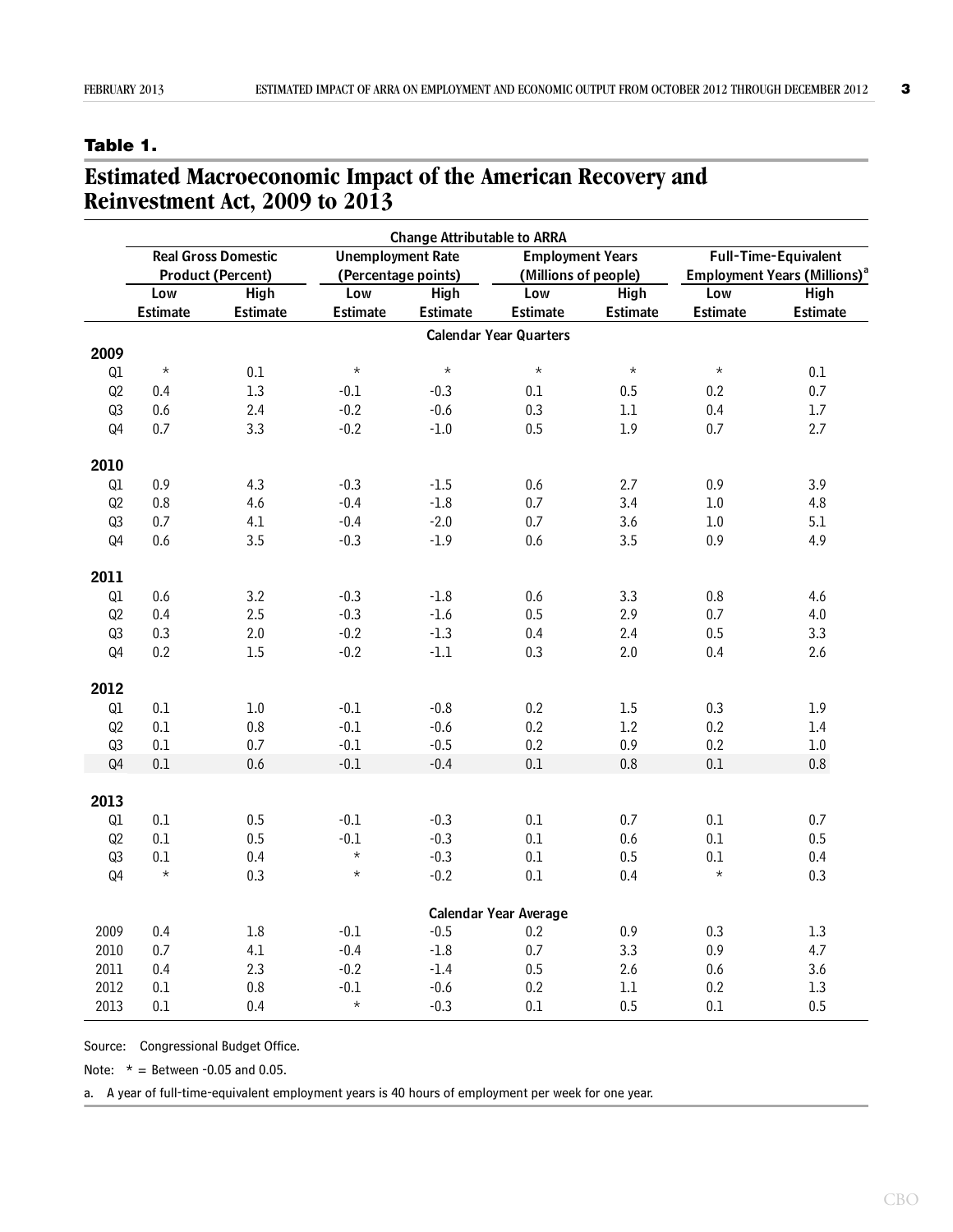in January 2013 reported the number of jobs on the basis of the number of employee hours paid for with ARRA funds in the quarter.<sup>5</sup>

According to those reports, 113,691 full-time-equivalent jobs were funded by ARRA during the fourth quarter.<sup>6</sup> However, the reported number of jobs funded is not a comprehensive measure of ARRA's effect on overall employment or even of those provisions of ARRA for which recipients' reports are required. The actual impact could, in principle, be significantly larger or smaller than the number of jobs reported.

If, for example, recipients' reports include employment that would have occurred without ARRA, the impact on employment suggested by the reports could be too great. Some people whose employment was attributed to ARRA might have worked on other activities in the absence of the law—for example, a business might have bid on other projects if its resources had not been committed to projects funded by ARRA. In the case of government employees, state or local taxes might have been raised in the absence of ARRA funding (or transfer payments might have been reduced) to pay for some of the jobs that were counted as funded by ARRA.

Conversely, the reported figure could be too low because the reporting requirement is limited to primary and secondary recipients of funds and thus excludes lower-level recipients, such as subcontractors hired by a main subcontractor. Thus, if expenditures under ARRA led to increases in employment among lower-level subcontractors and vendors, those effects would be missed by the reports.

Recipients' reports also do not include indirect effects that could increase or decrease the impact on employment. Among those effects are potential declines in employment in other businesses or economic sectors as demand shifts toward the recipients of ARRA funding a phenomenon often called the "crowding out" effect of government policies. Conversely, spending under ARRA could lead to higher employment at companies that are not directly connected to that spending—for example, because of additional purchases made by people who would be unemployed were it not for ARRA funds. CBO estimates that, under current conditions, the indirect effects, on net, would tend to reinforce the direct effects for most of the range of their estimated magnitude.

Finally, the recipients' reports reflect only about one-fifth of the total amount of spending increases or tax reductions that are attributable to ARRA's provisions. The reports cover direct government purchases of goods and services, grants and loans to private entities, and some grants to states and localities, but they do not cover tax cuts or increases in transfer payments to individuals. The tax reductions and spending that are not covered by the recipients' reports probably had substantial effects on purchases of goods and services and, therefore, on employment.

### **Measuring ARRA's Impact Using Economic Models and Historical Data**

CBO used various economic models and historical data to guide its estimate of the way in which output and employment are affected by increases in outlays and reductions in revenues under ARRA. CBO's assessment is that different elements of ARRA (such as particular types of tax cuts, transfer payments, and government purchases) have had different effects on economic output per dollar of higher spending or lower tax receipts. Multiplying estimates of those per-dollar effects by the dollar amounts of each element of ARRA yields an estimate of the law's total impact on output. To produce estimates of ARRA's total impact on employment, CBO combined that estimate with estimates of how changes in output affect the unemployment rate and participation in the labor force.

#### **CBO's Modeling Approach**

CBO used evidence from models and historical relationships to determine estimated "multipliers" for each of several categories of spending and tax provisions in ARRA, as shown in [Table 2.](#page-5-0) Each multiplier represents the estimated direct and indirect effects on the nation's output of a dollar's worth of a given policy. Therefore, a provision's

<sup>5.</sup> Specifically, recipients were instructed to calculate the number of FTE jobs funded through ARRA by counting the total number of hours worked that were funded by ARRA during the fourth quarter, divided by the number of hours in a full-time schedule for a quarter. For details and examples, see Office of Management and Budget, "Recovery FAQs for Federal Contractors on Reporting," [www.whitehouse.gov/omb/recovery\\_faqs\\_contractors/#report15.](http://www.whitehouse.gov/omb/recovery_faqs_contractors/#report15)

<sup>6.</sup> For the number of jobs by agency, see "Top Agencies, as Reported by Recipients (Oct 1–Dec 31, 2012),["www.recovery.gov/](http://www.recovery.gov/Pages/TextView.aspx?data=jobSummaryAgency&topnumber=200&qtr=2012Q4) [Pages/TextView.aspx?data=jobSummaryAgency](http://www.recovery.gov/Pages/TextView.aspx?data=jobSummaryAgency&topnumber=200&qtr=2012Q4) [&topnumber=200&qtr=2012Q4](http://www.recovery.gov/Pages/TextView.aspx?data=jobSummaryAgency&topnumber=200&qtr=2012Q4).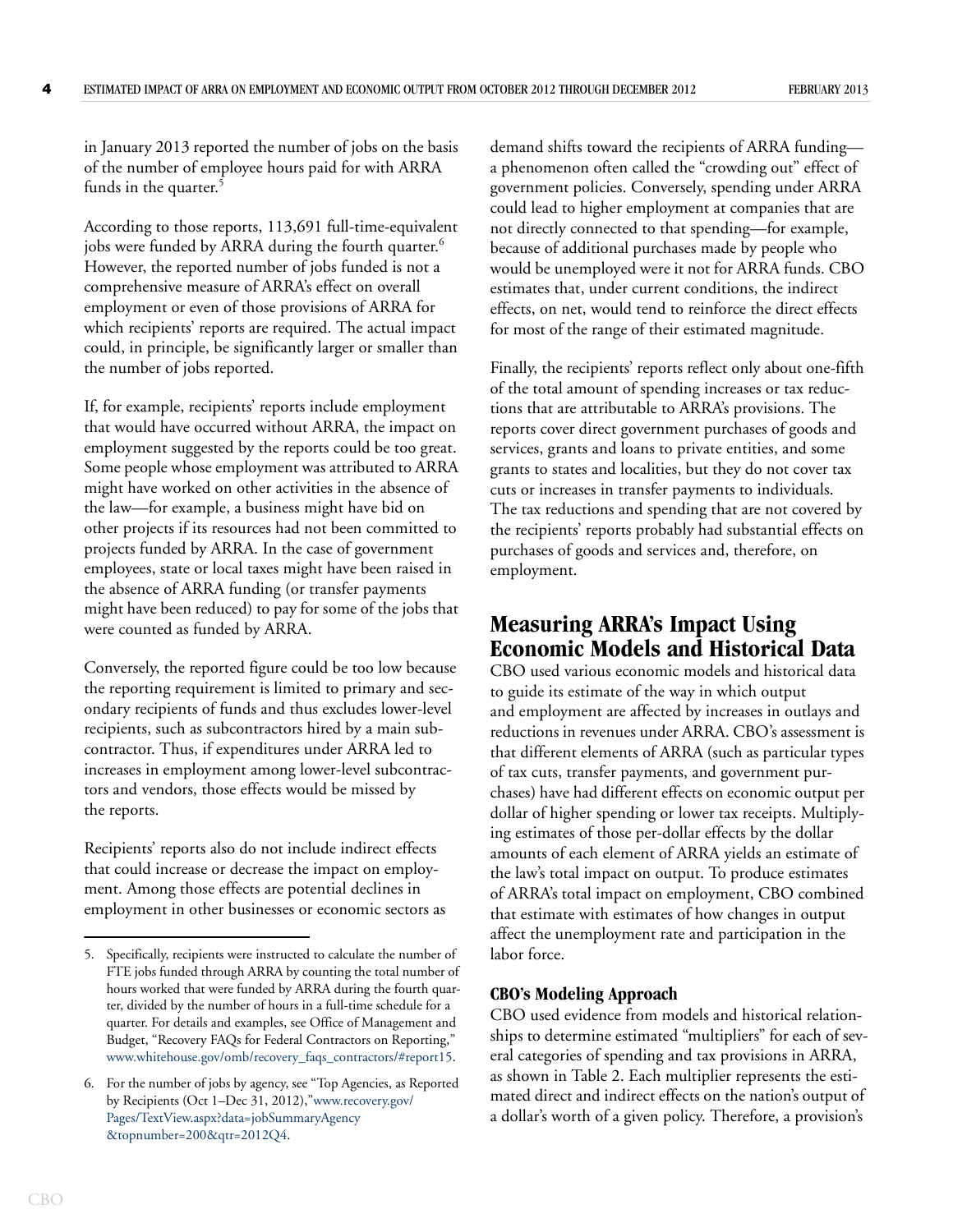multiplier can be applied to the budgetary cost of that provision to estimate its overall impact on output.

Direct effects consist of immediate (or first-round) effects on economic activity. Government purchases of goods and services directly add to the nation's output, dollar for dollar. For reductions in taxes, increases in transfer payments, and increases in aid to state and local governments, the size of the direct effect depends on the policy's impact on the behavior of recipients. If someone receives a dollar in transfer payments and spends 80 cents (saving the other 20 cents), production increases over time to meet the additional demand generated by that spending, and the direct impact on output is 80 cents. Similarly, if a dollar in aid to a state government leads that government to spend 50 cents more on employees' salaries (but causes no other changes in state spending or revenues, with the other 50 cents used to reduce borrowing or build up rainy-day funds), the direct impact on output is 50 cents.

CBO reviewed evidence on the responses of households, businesses, and governments to various types of tax cuts and transfer payments to estimate the size of those policies' direct effects on output.<sup>7</sup> For example:

- A one-time cash payment is likely to have less impact on a household's purchases than is a longer-lasting change to disposable income because the one-time payment has a smaller effect on total lifetime disposable income.
- Increases in disposable income are likely to boost purchases more for lower-income than for higherincome households. That difference arises, at least in part, because a larger share of people in lower-income households cannot borrow as much money as they would wish in order to spend more than they do currently.

■ Changes to corporate taxes that primarily affect aftertax profits on past investment generally have a smaller impact on output than do policies that alter the return from new investment.

Government policies also can have indirect effects that enhance or offset the direct effects. Direct effects are enhanced when, for example, a government policy creates jobs and those who are hired use their income to boost consumption. Direct effects also are enhanced when greater demand for goods and services prompts companies to increase investment to bolster their future production.

In the other direction, substantial government spending can cause a shift in resources (including employees) away from production in other businesses and sectors to government-funded projects. That indirect crowding-out effect could cause growth in employment among recipients of ARRA funding to be offset by declines in employment elsewhere in the economy. Increases in interest rates are one possible mechanism for such crowding out: Higher interest rates discourage spending on investment and on durable goods such as cars because they raise the cost of borrowing. However, because the Federal Reserve has kept short-term interest rates very low, that mechanism does not appear to have been an important factor through the fourth quarter of 2012. By another mechanism for crowding out, activities funded by ARRA could reduce production elsewhere in the economy if they used scarce materials or workers with specific skills, creating bottlenecks that hindered other activities. That effect, too, has probably been much smaller since ARRA was enacted than it might have been otherwise because of high unemployment and a large amount of unused resources (as well as the diversity of activities funded under ARRA).

In estimating the magnitude of indirect effects, CBO relied heavily on estimates from macroeconometric forecasting models, informed by evidence from other types of models, direct estimation using historical data, and ongoing review of relevant research.<sup>8</sup>

<sup>7.</sup> On household spending, for example, see Jonathan A. Parker and others, *Consumer Spending and the Economic Stimulus Payments of 2008,* Working Paper 16684 (Cambridge, Mass.: National Bureau of Economic Research, January 2011); Matthew D. Shapiro and Joel Slemrod, "Did the 2008 Tax Rebates Stimulate Spending?" *American Economic Review,* vol. 9, no. 2 (May 2009), pp. 374–379; Sumit Agarwal, Chunlin Liu, and Nicholas S. Souleles, "The Reaction of Consumer Spending and Debt to Tax Rebates: Evidence from Consumer Credit Data," *Journal of Political Economy,* vol. 115, no. 6 (December 2007), pp. 986–1019; and David S. Johnson, Jonathan A. Parker, and Nicholas S. Souleles, "Household Expenditure and the Income Tax Rebates of 2001," *American Economic Review,* vol. 96, no. 5 (December 2006), pp. 1589–1610.

<sup>8.</sup> For a detailed discussion of those sources of information, see Felix Reichling and Charles Whalen, *[Assessing the Short-Term](http://www.cbo.gov/publication/43278)  [Effects on Output of Changes in Federal Fiscal Policies,](http://www.cbo.gov/publication/43278)*  Congressional Budget Office Working Paper 2012-08 (May 2012).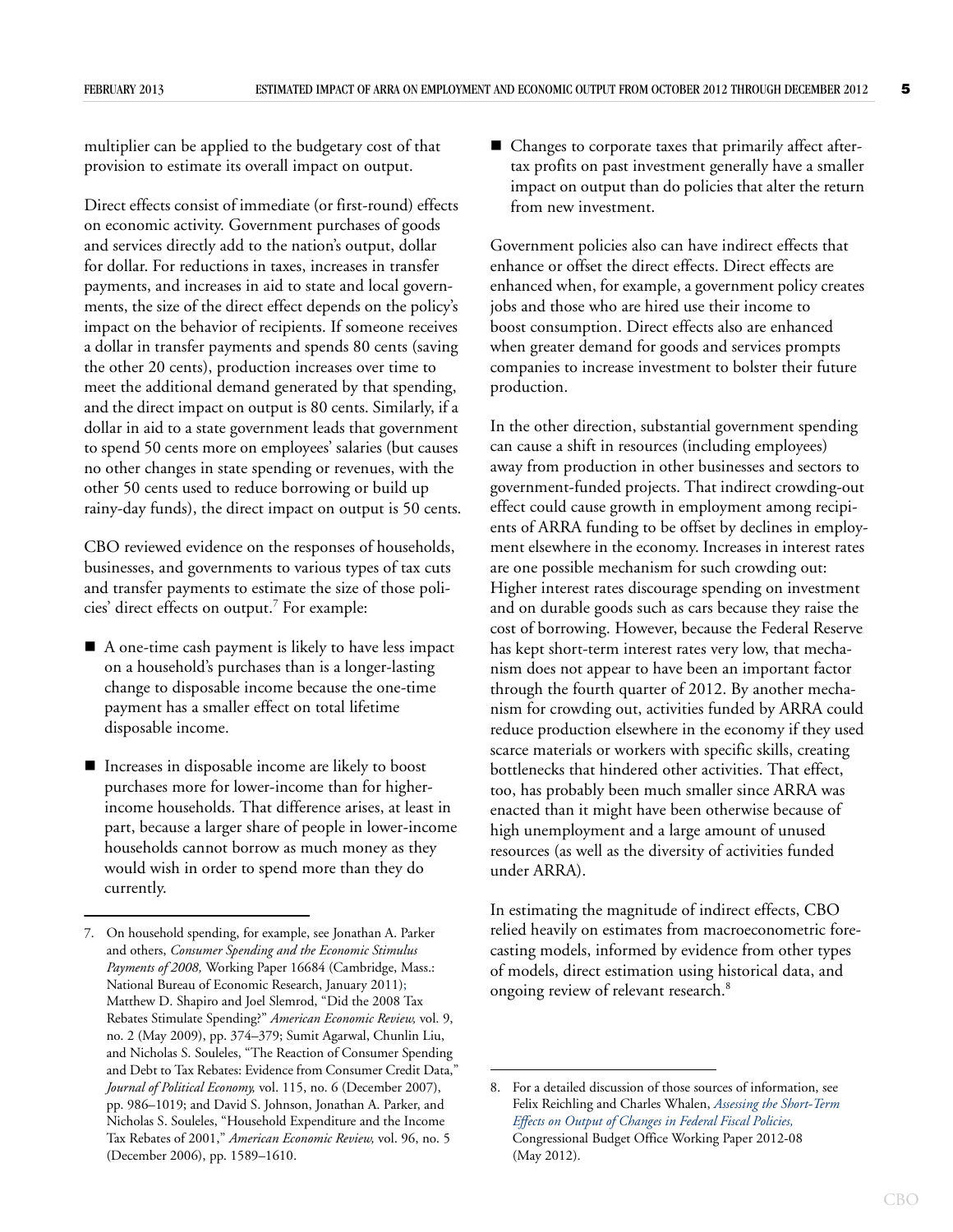#### <span id="page-5-0"></span>**Table 2.**

### **Estimated Macroeconomic Impact of the American Recovery and Reinvestment Act, 2009 to 2013**

|                                                                           |                     | <b>Estimated Output Multipliers<sup>a</sup></b> |                                                                                                                                                                                                                                                                                                                           |  |  |
|---------------------------------------------------------------------------|---------------------|-------------------------------------------------|---------------------------------------------------------------------------------------------------------------------------------------------------------------------------------------------------------------------------------------------------------------------------------------------------------------------------|--|--|
| <b>Type of Activity</b>                                                   | <b>Low Estimate</b> | <b>High Estimate</b>                            | <b>Major Provisions of ARRA</b>                                                                                                                                                                                                                                                                                           |  |  |
| Purchases of Goods and Services<br>by the Federal Government              | 0.5                 | 2.5                                             | Division A, Title II: Other; Title IV: Energy Efficiency and<br>Renewable Energy; Title IV: Innovative Technology Loan<br>Guarantee Program; Title IV: Other Energy Programs; Title V:<br>Federal Buildings Fund; Title VIII: National Institutes of Health;<br>Title VIII: Other Department of Health and Human Services |  |  |
| Transfer Payments to State and<br>Local Governments for<br>Infrastructure | 0.4                 | 2.2                                             | Division A, Title VII: Clean Water and Drinking Water State<br>Revolving Funds; Title XI: Other Housing Assistance; Title XII:<br>Highway Construction; Title XII: Other Transportation                                                                                                                                   |  |  |
| Transfer Payments to State and<br>Local Governments for Other<br>Purposes | 0.4                 | 1.8                                             | Division A, Title VIII: Education for the Disadvantaged; Title<br>VIII: Special Education; Title IX: State Fiscal Stabilization Fund;<br>Division B, Title V: State Fiscal Relief Fund                                                                                                                                    |  |  |
| <b>Transfer Payments to Individuals</b>                                   | 0.4                 | 2.1                                             | Division A, Title I: Supplemental Nutrition Assistance Program;<br>Title VIII: Student Financial Assistance; Division B, Title I:<br>Refundable Tax Credits; Title II: Unemployment<br>Compensation; Title III: Health Insurance Assistance <sup>b</sup>                                                                  |  |  |
| One-Time Payments to Retirees                                             | 0.2                 | 1.0                                             | Division B, Title II: Economic Recovery Payments                                                                                                                                                                                                                                                                          |  |  |
| Two-Year Tax Cuts for Lower-<br>and Middle-Income People                  | 0.3                 | 1.5                                             | Division B, Title I: Making Work Pay Credit;<br>American Opportunity Tax Credit                                                                                                                                                                                                                                           |  |  |
| One-Year Tax Cut for Higher-<br><b>Income People</b>                      | 0.1                 | 0.6                                             | Increase in Individual AMT Exemption Amount                                                                                                                                                                                                                                                                               |  |  |
| <b>Extension of First-Time</b><br>Homebuyer Credit                        | 0.2                 | 0.8                                             | Extension of First-Time Homebuyer Credit                                                                                                                                                                                                                                                                                  |  |  |
|                                                                           |                     |                                                 | Continued                                                                                                                                                                                                                                                                                                                 |  |  |

The multipliers are applied to outlays when they occur and to changes in taxes or transfer payments when they affect disposable income. CBO's estimates, therefore, account for the different rates of spending for various types of appropriations and, similarly, for the timing of different tax cuts or transfer payments. In some cases, when different elements of a single provision were estimated to have different multipliers, the total cost of a provision was divided among more than one category. In those cases, the provision is shown in [Table 2](#page-5-0) in the category to which most of its budgetary cost applied. Provisions that affect outlays (including refundable tax credits) are identified by the same names used in CBO's cost estimate for the conference agreement on ARRA.<sup>9</sup> Provisions that affect revenues are identified by the names used in the revenue estimate prepared by the staff of the Joint Committee on Taxation for the same legislation.<sup>10</sup>

<sup>9.</sup> See Congressional Budget Office, [cost estimate for the conference](http://www.cbo.gov/publication/41762)  [agreement for H.R. 1, the American Recovery and Reinvestment](http://www.cbo.gov/publication/41762)  [Act of 2009](http://www.cbo.gov/publication/41762) (February 13, 2009).

<sup>10.</sup> See Joint Committee on Taxation, *Estimated Budget Effects of the Revenue Provisions Contained in the Conference Agreement for H.R. 1,* JCX-19-09 (February 12, 2009), [www.jct.gov/](http://www.jct.gov/x-19-09.pdf) [x-19-09.pdf.](http://www.jct.gov/x-19-09.pdf)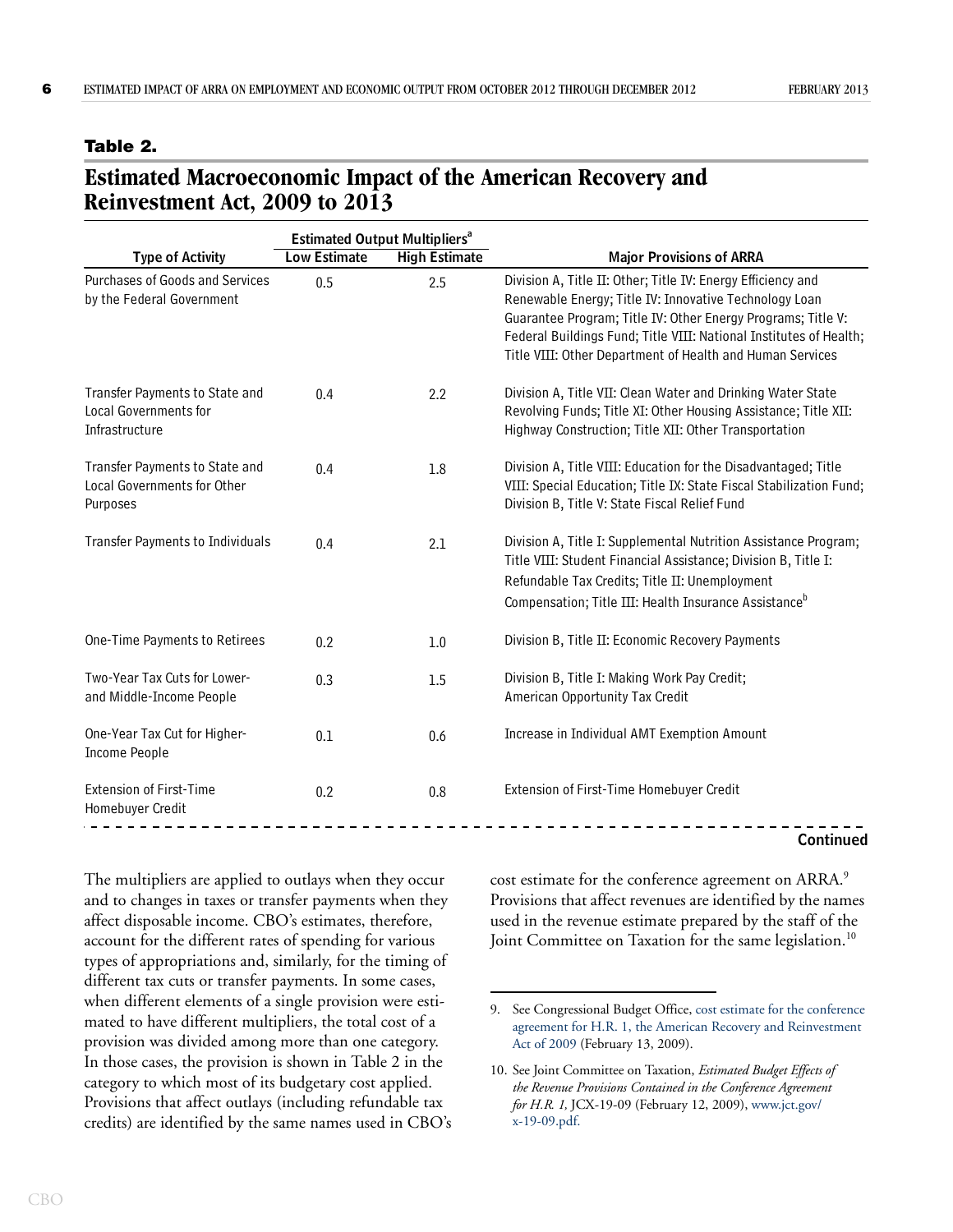**Table 2. Continued**

### **Estimated Macroeconomic Impact of the American Recovery and Reinvestment Act, 2009 to 2013**

|                                                           |                                             | <b>Estimated Output Multipliers<sup>a</sup></b> |                                                                                                                                                                                                                                                                                                                      |  |  |
|-----------------------------------------------------------|---------------------------------------------|-------------------------------------------------|----------------------------------------------------------------------------------------------------------------------------------------------------------------------------------------------------------------------------------------------------------------------------------------------------------------------|--|--|
| <b>Type of Activity</b>                                   | <b>High Estimate</b><br><b>Low Estimate</b> |                                                 | <b>Major Provisions of ARRA</b>                                                                                                                                                                                                                                                                                      |  |  |
| Corporate Tax Provisions<br>Primarily Affecting Cash Flow |                                             | 0.4                                             | Deferral and Ratable Inclusion of Income Arising from Business<br>Indebtedness Discharged by the Reacquisition of a Debt<br>Instrument; Clarification of Regulations Related to Limitations<br>on Certain Built-In Losses Following an Ownership Change;<br>Recovery Zone Bonds; Qualified School Construction Bonds |  |  |

#### Source: Congressional Budget Office.

Notes: Provisions affecting outlays (including refundable tax provisions) are identified by the same names used by CBO in its cost estimate for the conference agreement for H.R. 1, the American Recovery and Reinvestment Act of 2009 (February 13, 2009). Provisions affecting revenues—all of which are included in title I of the American Recovery and Reinvestment Act of 2009 (ARRA)—are identified by the names used in the Joint Committee on Taxation's (JCT's) estimate (see www.house.gov/jct/x-19-09.pdf).

The economic impact of three tax provisions with budgetary costs over \$5 billion was analyzed using a different methodology, and their effects cannot easily be summarized by a multiplier. Those provisions were titled "Extend by Three Years the Placed-in-Service Date for Each Section 45 Qualified Facility" and "One-Year Extension of Special Allowance for Certain Property Acquired During 2009" in JCT's estimate and "Health Information Technology" in CBO's estimate. Some other provisions, with total budgetary costs of less than \$7 billion, were included in the analysis but are not shown in the table.

 $AMT =$  alternative minimum tax.

- a. The output multiplier is the cumulative impact of spending under the provisions on gross domestic product over several quarters. The ranges shown in the table assume that the Federal Reserve is holding short-term interest rates about as low as possible and would not tighten monetary policy in response to a fiscal stimulus.
- b. This provision is a reduction in taxes, but it is treated as having the same economic impact as transfer payments to individuals.

The estimates of ARRA's effects on output were translated into estimates of the effects on the unemployment rate, total employment, and FTE employment in a series of steps. First, the impact on the output gap—the percentage difference between actual and potential output was calculated.<sup>11</sup> Next, the effect of the change in the output gap on the unemployment rate was estimated using the historical relationship between those two measures.<sup>12</sup> Then, the effect of changes in the unemployment rate on the labor force was taken into account: If unemployment declines and the economic environment improves, discouraged workers and people who have chosen to pursue activities such as education rather than work will tend to return to the labor force. Together, the estimated effect

on the unemployment rate and the effect on the labor force were used to estimate the impact on the number of people employed. The change in FTE employment was then estimated using the historical relationship between changes in hours per employed worker and changes in the gap between the unemployment rate and CBO's estimate of the natural rate of unemployment.<sup>13</sup> Because higher spending and lower taxes can affect output and unemployment for some time after they occur, the impact of ARRA on employment in the fourth quarter of 2012 depended partly on the law's effect on spending and revenues in previous years.

A key advantage of the model-based approach used in this analysis is the ability to provide estimates of the total effects throughout the economy of the government spending, transfer payments, and tax cuts resulting from

<sup>11.</sup> Potential output is the level of production that corresponds to a high rate of use of labor and capital.

<sup>12.</sup> Changes in the output gap affect unemployment gradually over several quarters. Initially, part of a rise in output shows up as higher productivity and hours per worker rather than as reduced unemployment.

<sup>13.</sup> The natural rate of unemployment is the rate that arises from all sources except cyclical fluctuations in economywide demand for goods and services.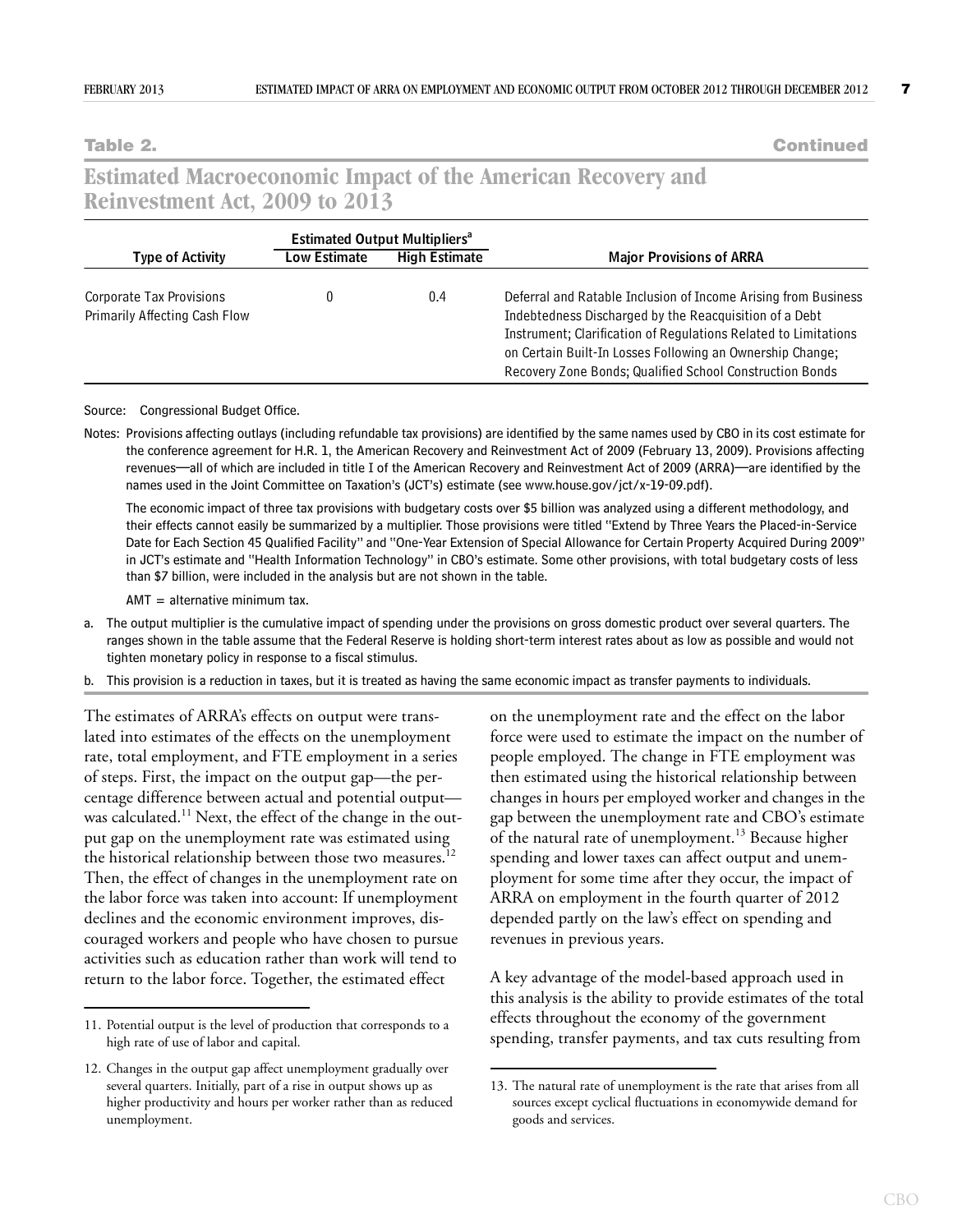ARRA. By focusing on the net change in employment, that approach captures both the jobs created and the jobs retained as a result of ARRA.

A key disadvantage of the model-based approach is the considerable uncertainty about many of the economic relationships that are important in the modeling. Because economists differ on which analytical approaches provide the most convincing evidence about such relationships, they can reach different conclusions about those relationships. In addition, each study involves uncertainty about the extent to which the results reflect the true effects of a given policy or the effects of other factors. For those reasons, CBO provides ranges of estimates of ARRA's economic effects that are intended to encompass most economists' views and thereby reflect the uncertainty involved in such estimates.

### **Changes from CBO's Previous Estimates of the Impact of ARRA**

CBO's estimates of the economic effects of ARRA are very similar to those the agency published in November 2012.14 Some of the current estimates of the impact of ARRA on output and employment for the period from 2009 through 2011 are slightly different from those presented in November 2012, however, because of revised estimates of the effect that ARRA had on tax revenues beginning in 2009. Changes to CBO's estimates of the economic effects of ARRA in 2012 and 2013 reflect small revisions to its previous estimates of the timing and magnitude of changes to federal spending as a result of ARRA. Overall, CBO's estimate of the budgetary impact of ARRA over the 2009–2013 period is about the same as it was last November.

### **ARRA's Long-Run Effects**

In contrast to its positive near-term macroeconomic effects, ARRA will reduce output slightly in the long run, CBO estimates—by between zero and 0.2 percent after 2016. But CBO expects that the legislation will have no long-term effects on employment because the U.S. economy will have a high rate of use of its labor resources in the long run.<sup>15</sup>

ARRA's long-run impact on the economy will stem primarily from the resulting increase in government debt.<sup>16</sup> To the extent that people hold their wealth in government securities rather than in a form that can be used to finance private investment, the increased debt tends to reduce the stock of productive private capital. In the long run, each dollar of additional debt crowds out about a third of a dollar's worth of private domestic capital, CBO estimates. (The remainder of the rise in debt is offset by increases in private saving and inflows of foreign capital.) Because of uncertainty about the degree of crowding out, however, CBO's range of estimates of ARRA's long-run effects reflects the possibility that the extent of crowding out could be more or less than one-third of the added debt.

Over the long term, the output of the economy depends on the stock of productive capital, the supply of labor, and productivity. The less productive capital there is as a result of lower private investment, the smaller will be the nation's output over the long run.

The effect of the crowding out of some private investment under ARRA will be offset somewhat by other factors. Some of ARRA's provisions, including its funding for roads and highways, may add to the economy's potential output in much the same way that private capital investment does. Others, including its funding of education, may raise long-term productivity by enhancing people's skills. Still other provisions create incentives for increased private investment. According to CBO's estimates, the provisions that potentially add to long-term output account for between one-fifth and one-quarter of ARRA's budgetary cost.

<sup>14.</sup> See Congressional Budget Office, *[Estimated Impact of the](http://www.cbo.gov/publication/43729)  [American Recovery and Reinvestment Act on Employment and](http://www.cbo.gov/publication/43729)  [Economic Output from July 2012 Through September 2012](http://www.cbo.gov/publication/43729)* (November 2012).

<sup>15.</sup> The reduction in GDP is therefore estimated to be reflected in lower wages rather than less employment, as workers will be slightly less productive because the capital stock will be slightly smaller. See Congressional Budget Office, [letter to the](http://www.cbo.gov/publication/20474)  [Honorable Judd Gregg concerning the estimated macroeconomic](http://www.cbo.gov/publication/20474)  impacts of H.R. 1 as passed by the House and by the Senate (February 11, 2009). CBO has not updated the long-term estimates in that letter.

<sup>16.</sup> For a discussion of the long-run effects of other debt-financed policies for boosting output and employment, see statement of Douglas W. Elmendorf, Director, Congressional Budget Office, before the Senate Committee on the Budget, *[Policies for Increasing](http://www.cbo.gov/publication/42717)  [Economic Growth and Employment in 2012 and 2013](http://www.cbo.gov/publication/42717)* (November 15, 2011).